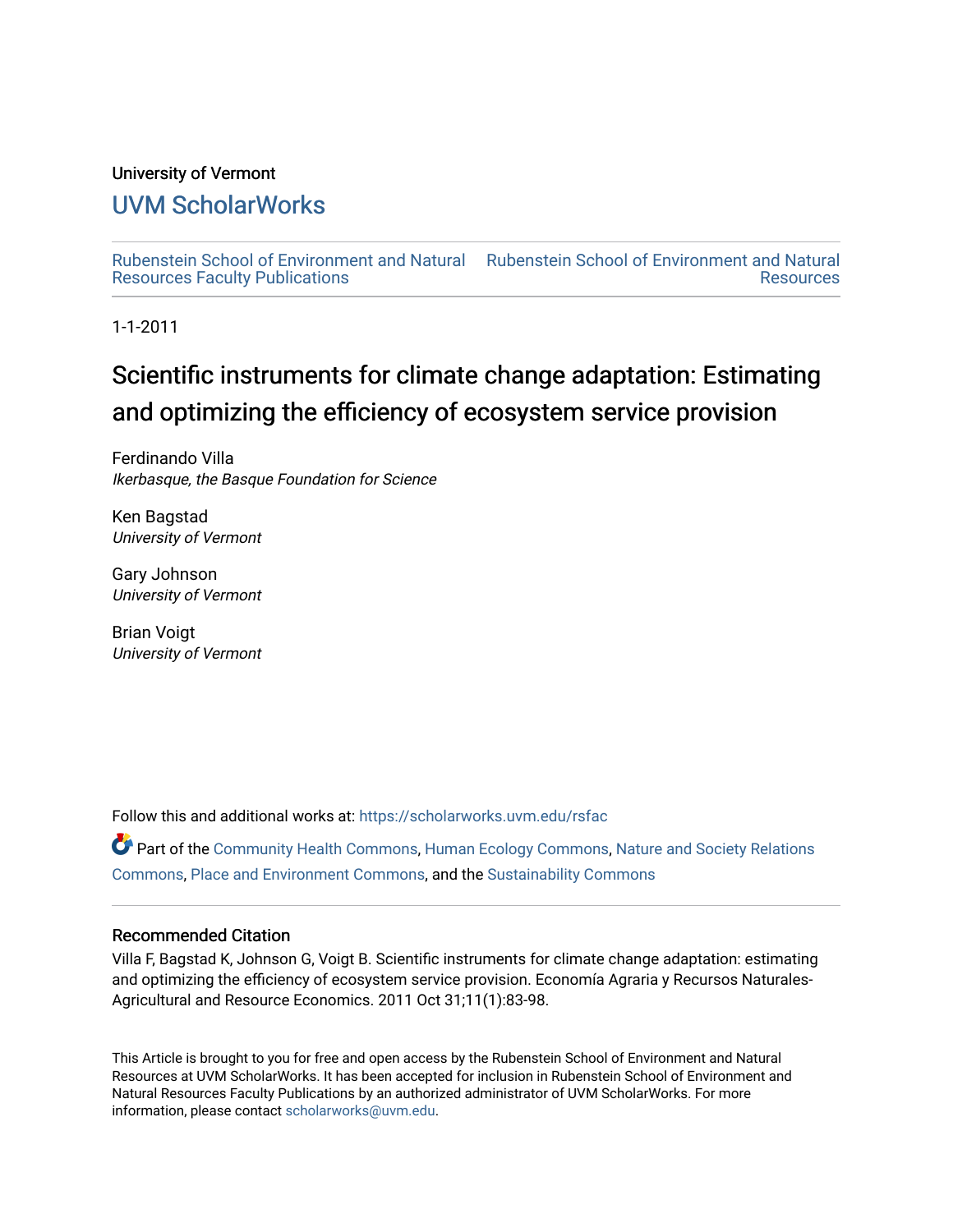# **Scientific instruments for climate change adaptation: estimating and optimizing the efficiency of ecosystem service provision**

Ferdinando Villa<sup>1</sup>, Ken Bagstad<sup>2</sup>, Gary Johnson<sup>2</sup>, Brian Voigt<sup>2</sup>

**ABSTRACT:** Adaptation to the consequences of climate change can depend on efficient use of ecosystem services (ES), i.e. a better use of natural services through management of the way in which they are delivered to society. While much discussion focuses on reducing consumption and increasing production of services, a lack of scientific instruments has so far prevented other mechanisms to improve ecosystem services efficiency from being addressed systematically as an adaptation strategy. This paper describes new methodologies for assessing ecosystem services and quantifying their values to humans, highlighting the role of ecosystem service flow analysis in optimizing the efficiency of ES provision.

**KEYWORDS:** Ecosystem services, flow analysis, Bayesian modeling, spatial analysis.

**JEL classification:** Q01, Q54, Q55, Q57.

#### **Herramientas científicas para la adaptación al cambio climático: estimo y optimización de la eficiencia de provisión de los servicios de ecosistemas**

**RESUMEN:** Adaptación a las consecuencias del cambio climático puede depender de un uso eficiente de los servicios de los ecosistemas (SE): un mejor uso de los servicios naturales a través del manejo de la forma en que se entregan a la sociedad. Aunque mucha discusión ha sido centrada en reducir el consumo y aumentar la producción de servicios, una falta de instrumentos científicos nos ha impedido el tratamiento sistemático de otros mecanismos para mejorar la eficiencia de los servicios de ecosistemas como estrategia de adaptación. Se describen nuevas metodologías para cuantificar los servicios de los ecosistemas y su valor para los seres humanos, con referencia especial a la importancia de cuantificar el flujo de servicios ambientales para optimizar la eficiencia de provisión de SE.

**PALABRAS CLAVES:** Servicios de ecosistemas, análisis de flujo, modelación Bayesiana, análisis espacial.

**Clasificación JEL:** Q01, Q54, Q55, Q57.

*Contact author*: Ferdinando Villa. E-mail: ferdinando.villa@bc3research.org.

Recibido en febrero de 2011. Aceptado en agosto de 2011.

<sup>&</sup>lt;sup>1</sup> Basque Centre for Climate Change (BC3), IKERBASQUE, Basque Foundation for Science.<br><sup>2</sup> Expiration Callshantary Canal Institute for Explanation International Materials of Margaret

<sup>2</sup> Ecoinformatics Collaboratory, Gund Institute for Ecological Economics, University of Vermont.

*Acknowledgements*: Funding for this work was provided by the US National Science Foundation, grant 9982938. An initial marine component was funded by UNEP-WCMC. We thank the ARIES partner organizations of Conservation International (CI) and Earth Economics (EE) and the many collaborators at case study locations for support, data and knowledge sharing, and contributing to improving the understanding of regional ecosystem services dynamics.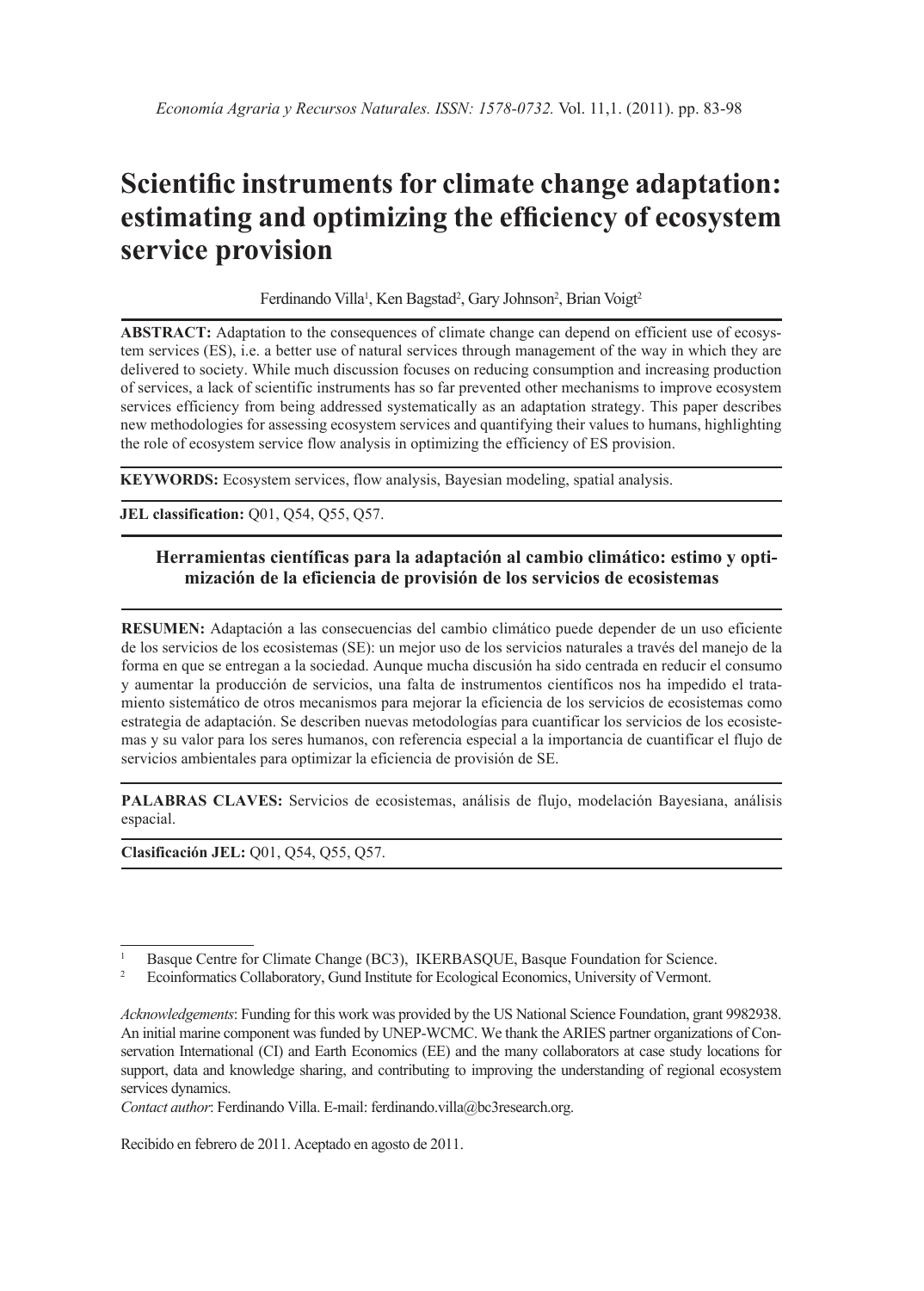#### **1. Introduction**

The concept of Ecosystem Services (Daily 1997; Carpenter *et al*., 2003; Kremen and Ostfeld, 2005) brings together the many ways that nature contributes to human well-being into a cohesive scientific view. Focusing on both the biophysical side of ES provision and the economic side of ES use can allow society to better balance the "nature vs. the economy" equation, improving management and governance (Millennium Ecosystem Assessment, 2002). Unfortunately, the scientific tools required to support quantification, mapping and valuation of ES have lagged behind the popularity of the concept, making it difficult to use ES productively as a basis for scientific investigation and accurate decision- and policy-making (Fisher *et al.,* 2006; Boyd and Banzhaf, 2007; Wallace, 2007). Virtually all methods employed or proposed (Costanza *et al.,* 1997; Wilson and Carpenter, 1999; Farber *et al.,* 2006; Nelson *et al.,* 2009; Tallis and Polasky, 2009) to quantify ES and their values convert proxy categorical information, chiefly land cover class, into coarse assessments of value or potential provision by using aggregated coefficients. Such approaches ignore the complex, multi-scale dynamics of ES provision, use and flow, and do not offer enough accuracy to inform decisions or allow for quantitative, spatially explicit scenario analysis.

An integrated methodology for ES assessment based on the explicit quantification of spatial flows of benefits from nature to humans has been in developement since 2007. This methodology, called ARIES (ARtificial Intelligence for Ecosystem Services), has been implemented as a web-accessible technology founded on advanced ecoinformatics. This design choice aims to support a more accurate, science-based ES analysis through models that are tailored to the specifics of each case study but without increasing the complexity and cost of ES analysis for the user. This method and the corresponding rapid assessment software toolkit can currently handle a sizable cross-section of the ES problem area (Table 1); the methods and models are being fine-tuned in case studies in Madagascar, the Eastern and Western USA, Mexico, Spain, and elsewhere. These pilot applications are taking place in sectors as diverse as conservation, industry, and government from municipal to national level (Waage *et al.,* 2008).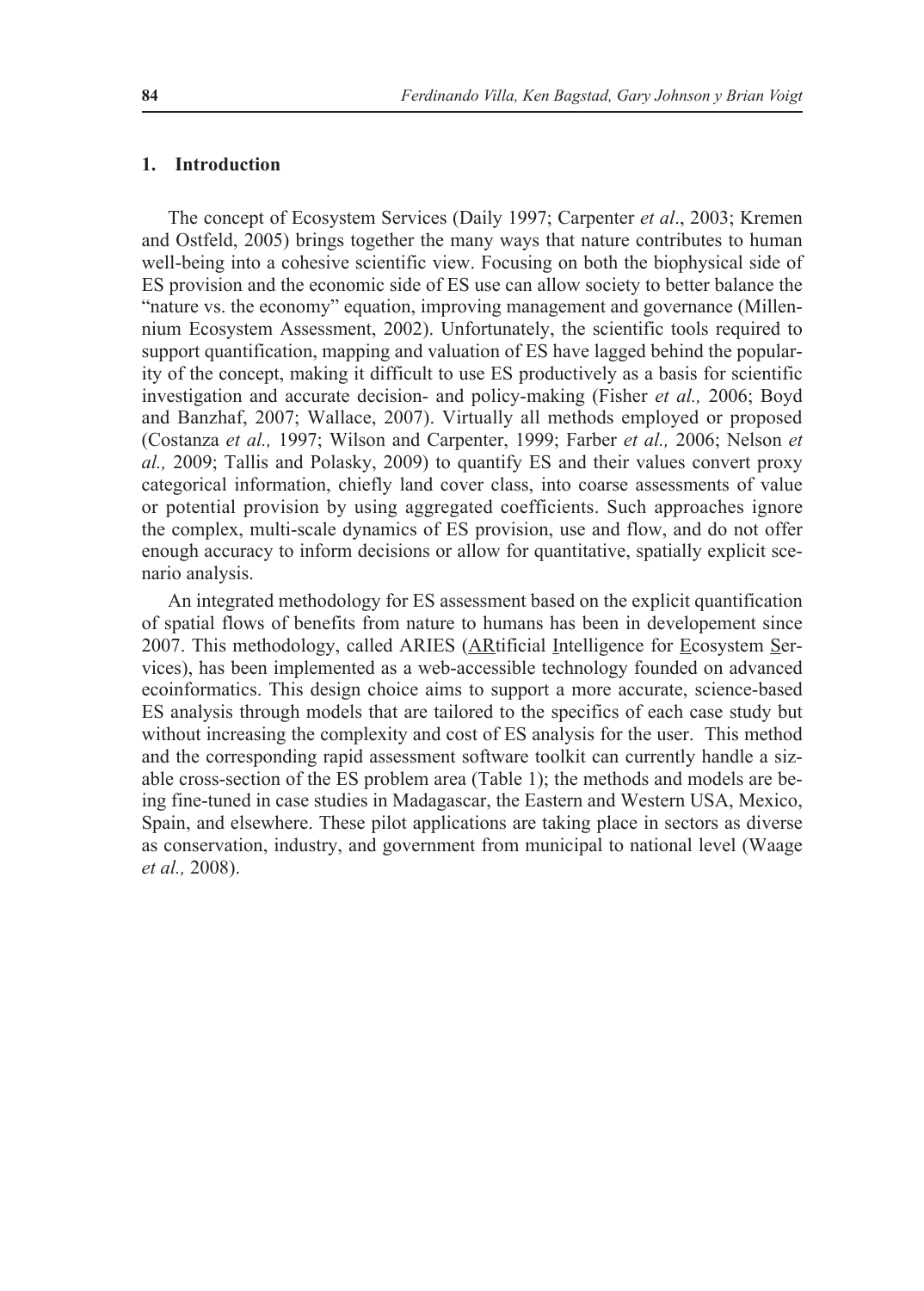#### TABLE 1

#### **Current ecosystem service modules in ARIES. The toolkit also allows integrated assessment based on Spatial Multiple Criteria Analysis of multiple module results**

| <b>ARIES</b> module              | <b>Beneficiary types</b>                       | Areas of testing                                 |
|----------------------------------|------------------------------------------------|--------------------------------------------------|
| Aesthetic viewsheds              | Residential users                              | <b>NW/NE/SW USA</b>                              |
|                                  | Recreational users                             |                                                  |
| Open space proximity             | Residential users                              | <b>NW/SW USA</b>                                 |
| Coastal flood regulation         | Coastal populations                            | Madagascar                                       |
|                                  | Coastal assets                                 |                                                  |
| Subsistence fisheries            | Subsistence-dependent coastal popula-<br>tions | Madagascar                                       |
| Sediment regulation              | Farm users (deposition)                        | Madagascar, Dominican Republic,<br><b>NW USA</b> |
|                                  | Farm users (erosion control)                   |                                                  |
|                                  | Hydropower generation                          |                                                  |
| Flood regulation                 | Farm users                                     | <b>NW USA</b>                                    |
|                                  | Public assets                                  |                                                  |
|                                  | Private assets                                 |                                                  |
|                                  | General population                             |                                                  |
| Recreation                       | <b>Birdwatchers</b>                            | <b>SW/NE USA</b>                                 |
|                                  | Wildlife watchers                              |                                                  |
|                                  | <b>Hunters</b>                                 |                                                  |
| Carbon sequestration and storage | General population                             | Madagascar, NW/SW/NE USA                         |
|                                  | Greenhouse gas emitters                        |                                                  |
| Water supply                     | Residential users                              | NW/SW USA, Madagascar, Veracruz<br>Mexico        |
|                                  | Farm users                                     |                                                  |
|                                  | Industrial users                               |                                                  |
|                                  | Hydropower generation                          |                                                  |

Focusing on flows of ecosystem services allows investigators and decision makers to compute not only the potential provision, but also the specific proportion of it that actually gets to users and, conversely, the part that remains unutilized. This opens the door to new, fine-tuned strategies for climate change adaptation based not only on the increase in service provision or on the reduction in consumption but also on the increased efficiency of ecosystem service delivery. This is only possible when the delivery mechanisms are understood and quantitative models of the process are available. The ARIES methodology is the first systematic tool to address efficiency problems in ES delivery. This article discusses the key aspects of ARIES and provides an introduction to ES flow analysis as a support methodology for climate change adaptation.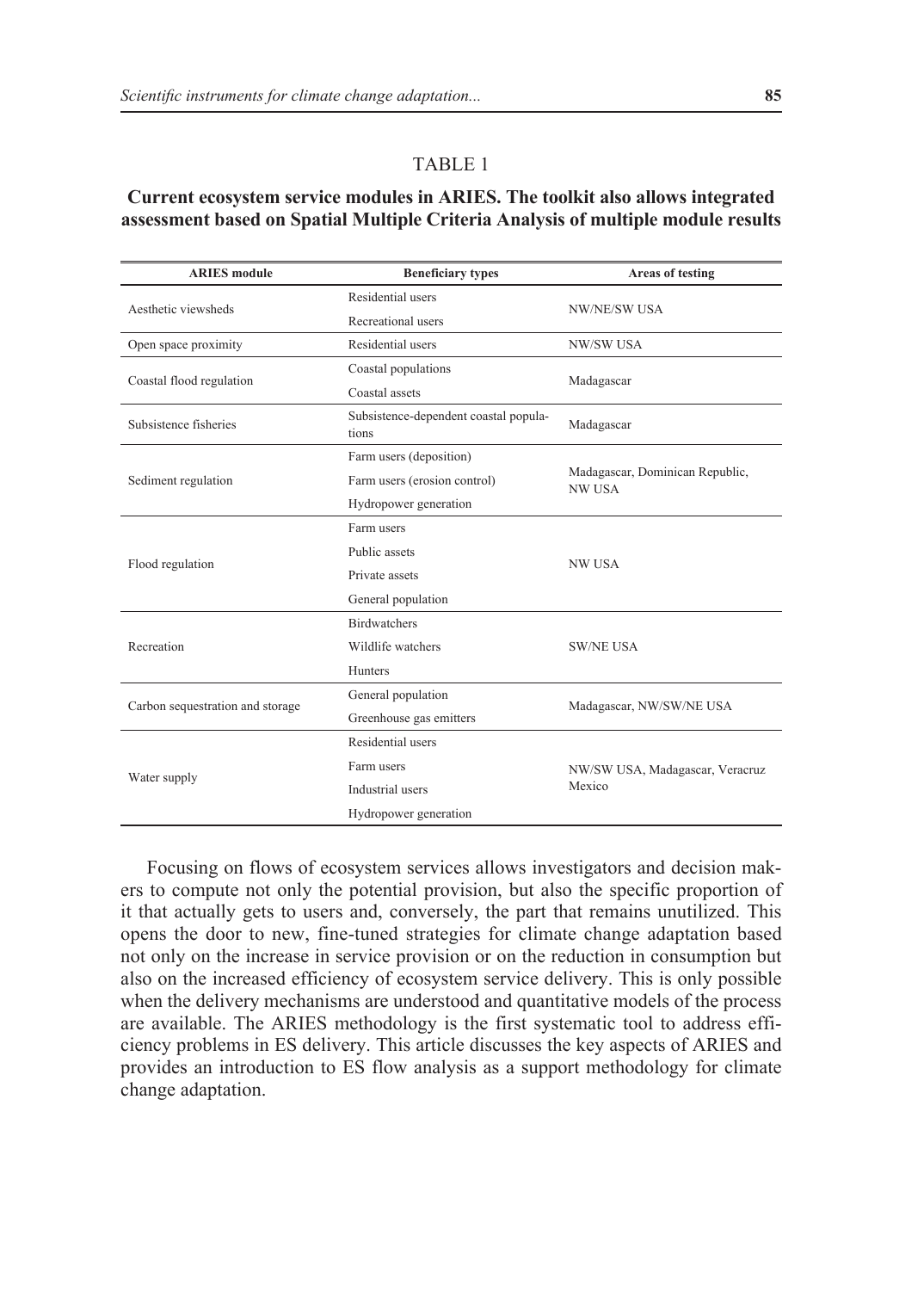#### **2. A new scientific theory of Ecosystem Services**

The Millennium Ecosystem Assessment (Millennium Ecosystem Assessment 2002; Mooney *et al.,* 2004; Pereira *et al.,* 2005) broke ES down into four categories: 1) "supporting services," the ecological processes and functions that generate other ES; 2) "regulating services", which maintain global to local conditions at levels appropriate for human survival; 3) "provisioning services", which offer physical resources directly contributing to human well-being; and 4) "cultural services", which meet psychological, emotional, and cultural needs. The MA classification has been very useful in describing how nature satisfies different domains of human well-being. However, recent authors have noted that the MA ES classification does not lend itself well to economic decision-making (Hein and van Ierland, 2006; Boyd and Banzhaf, 2007; Wallace, 2007). This is because the MA categories do not precisely link specific benefits to specific human beneficiaries of ES. Better definition and mapping of these benefits and beneficiaries could improve ES valuation, environmental accounting (Boyd and Banzhaf, 2007), identification of winners and losers in conservation and development choices, and support payments for ecosystem service programs.

From a mapping perspective, the supply side of ES has been relatively well explored. A number of recent studies have used GIS modeling to measure the ecological factors contributing to the provision of ES (Naidoo and Ricketts, 2006; Beier *et al.,* 2008; Nelson *et al.,* 2009). These studies explore how ES provision varies across the landscape. However, far fewer studies have explicitly identified the demand side, or human beneficiaries (Hein *et al.,* 2006) or mapped those beneficiaries (Beier *et al.,* 2008). Yet the need for such mapping is becoming increasingly recognized (Naidoo *et al.,* 2008). Supply and demand side mapping is complex, since ES provision and use often occur across different spatial and temporal scales (Hein *et al.,* 2006). Other authors (Tallis and Polasky, 2009) clearly describe the "spatial flow problem" in ES. The ES research community has as yet been unable to move beyond "static maps" to consider the cross-scale flows of ES to different groups of human beneficiaries. Those attempts made so far to classify ES (Costanza, 2008) break them down into coarse categories based on how their benefits flow spatially to beneficiaries but stop short of providing a quantitative conceptualization. In order to advance ES assessment, we must start from the concepts of the MA framework, incorporate several of the above-mentioned key elements, and move towards ES science to quantify spatial and temporal flows of clearly identified benefits towards clearly identified beneficiaries.

#### **3. Ecosystem service flow analysis**

Many of the difficulties of modeling ES result from the diversity of the benefits that they produce. In particular:

1. Provision and use of ES happen at independent scales in space and time. Therefore, scale-explicit approaches are needed, and theoretical tools to tackle multi-scale systems are lacking.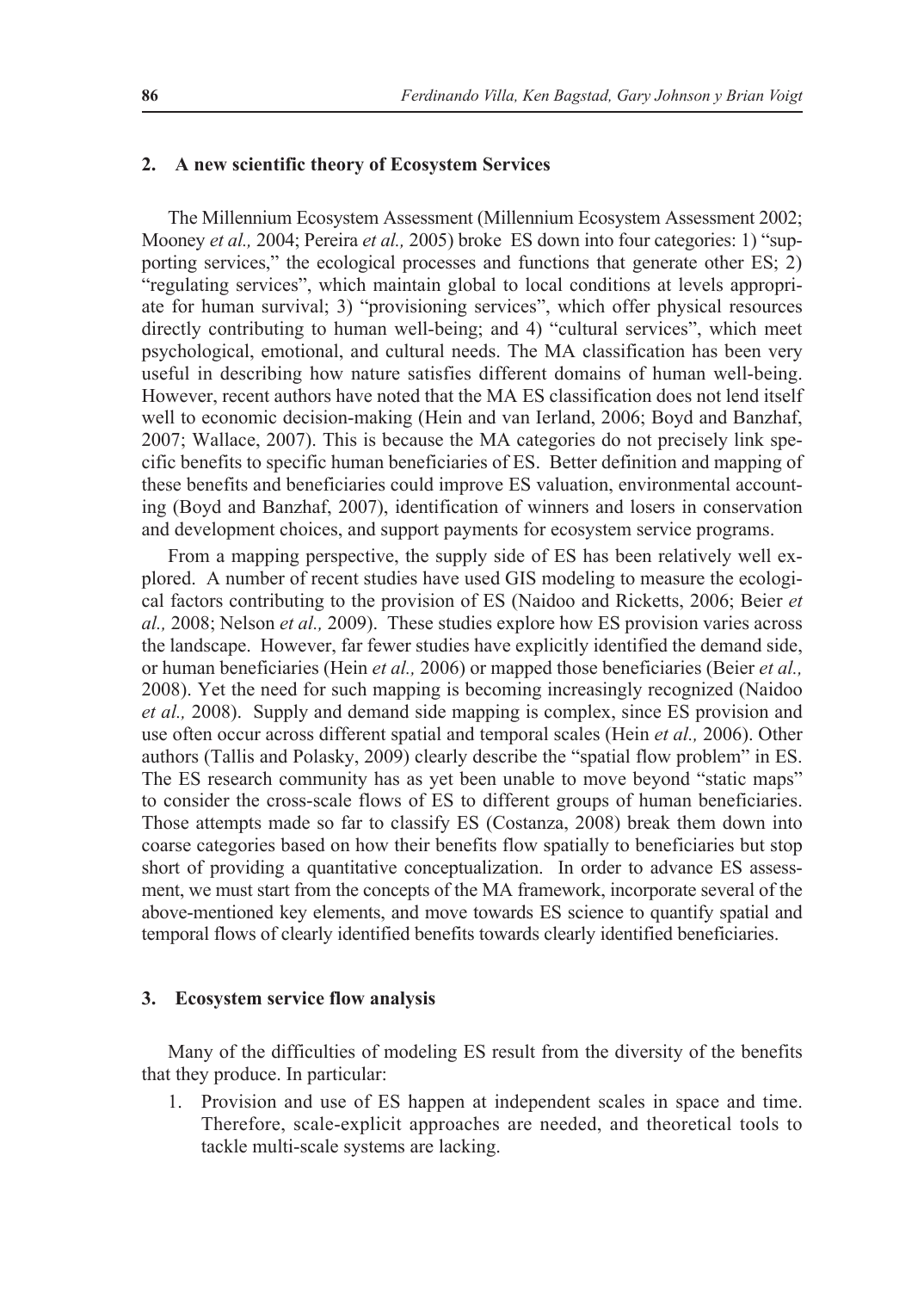- 2. The "currency" of ES benefit provision is rarely an easily modeled biophysical quantity. For the easier cases such as  $CO<sub>2</sub>$ , quantification of its exchange between vegetation and atmosphere may be all that is needed to assess benefits of carbon sequestration. Quantitative modeling is much more complex for benefit mediated by hard-to-define currencies, such as cultural identity or avoided flood risk.
- 3. There is little clarity in the literature as regards a quantifiable definition of ES, their benefits, and the ES-related interactions between ecosystems and their human beneficiaries.

To address such difficulties, artificial intelligence techniques (such as machine reasoning and pattern recognition) can examine GIS data patterns and extract model knowledge from a stored knowledge base to best represent the situation at hand. The ARIES system is based on explicit descriptions that identify the individual benefits of ES, model each benefit independently, and then link each computed benefit to others. ARIES then builds ad-hoc, probabilistic Bayesian network models (Cowell *et al.,* 1999) to map ecological and socioeconomic factors contributing to the provision and use of ES. These models enable corresponding GIS data to be used to produce ES provision and use maps. Spatial flow models, explained in more detail later, are then used to identify the strengths of ES flows providing benefits from ecosystems to people.

Identifying and mapping beneficiaries was a key step in developing the ARIES system. We systematically define ES and their provision and use through *ontologies* (Villa *et al.,* 2009), which are computer-readable statements of knowledge. Ontologies are designed to create common, mathematically formalized language for abstract concepts and relationships, promoting consistent, precise, standardized understanding in these fields (Gruber, 1995; Madin *et al.,* 2007). Within ARIES, ontologies provide a knowledge base for a reasoning algorithm to extract models that are applied to data to quantify how ES are provided and used. More specifically, ontologies in ARIES specify:

- 1. A core vocabulary for ES, defining and classifying their general means of provision and use so that specific vocabularies can be built for specific services;
- 2. For each ES, the breakdown of specific, quantifiable, and spatially mappable benefits that the service produces, the corresponding classes of beneficiaries for each one, and the nature of the matter, energy or information that carries the benefit through space and promotes its transfer to humans (e.g.,  $CO_2$ , floodwater, or aesthetic information).
- 3. For each benefit, the set of components of both the natural and human systems that need to be observed in order to characterize provision and use, so that an appropriately annotated database can be consulted to assess availability of data for modeling.

In ARIES, each service is defined by a carrier substance that moves across the landscape and determines the existence of the ecosystem service. Such carriers may be physical (e.g., water) or informational (aesthetic beauty or proximity to open space). In an ARIES session, the three fundamental maps of  $(1)$  source,  $(2)$  sink and  $(3)$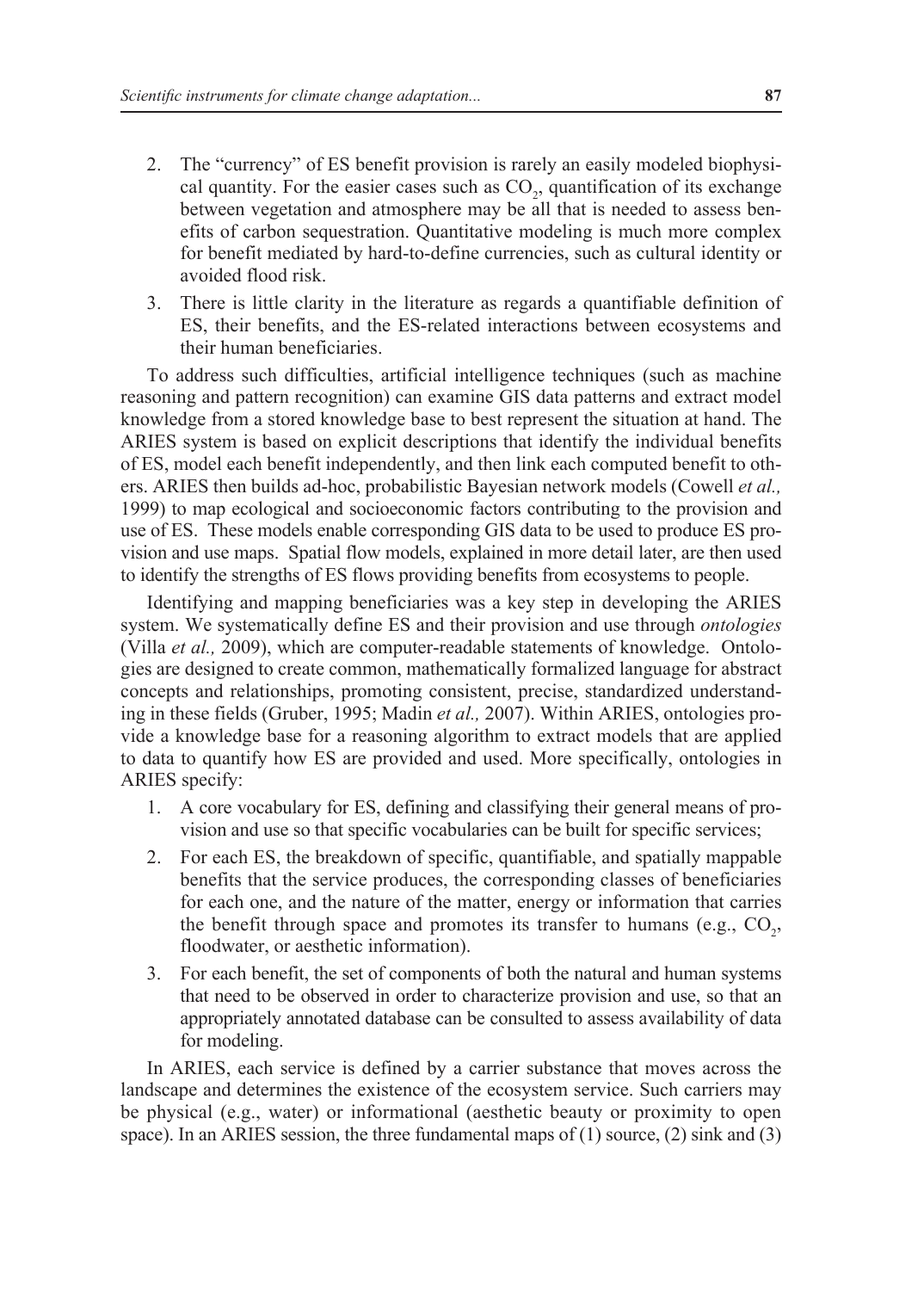use are computed using spatially explicit models. These maps are static in the sense that they provide a snapshot of the probabilities and amount of each of the following quantities at each point in the region of interest at the time represented in the data:

- **• Source** areas where the carrier of the ecosystem service (e.g., water, fish or aesthetic beauty) is generated;
- **• Sink** areas that can deplete the service carrier before it reaches a user;
- **• Use** areas where users in need of the service are located.

The source, sink and use models are quantitative and probabilistic (see below) in the sense that they compute for each point a quantitative statistical distribution of the amounts of carrier that may be generated, depleted and used. Such models provide initial conditions for a spatially explicit, dynamic flow model which simulates the distribution of benefits across the landscape and collects statistics about how much of the service is used by the beneficiaries and where. The exact form of all models depends on the end user's context and is chosen by the ARIES system infrastructure using machine reasoning, on the basis of data availability and the physical nature of the ES (e.g., rival vs. non-rival nature of benefits, or the "preventive" vs. "provisioning" character of the services, Johnson *et al.,* 2010). ARIES differs from other approaches in not mandating a specific model form but tailoring each model to physical, socioeconomic and ecological characteristics of the area under analysis. Such decisions are taken by ARIES on the basis of the knowledge stored in its ontologies, using a reasoning algorithm that bases its inference on the available data. The ARIES ontologies are a distilled representation of ES knowledge extracted from literature, expert opinion and interviews with managers and stakeholders in many case study locations.

Because explicit uncertainty is critical for decision-making, ARIES employs probabilistic models (spatial Bayesian networks) to compute the provision, use, and sink surfaces for each benefit. The flow models propagate this uncertainty, so that each resulting map in ARIES can be associated with a corresponding map of uncertainty or reliability, which is of great value in transferring the results to policy recommendation. Users can modify variables of interest (such as land cover, vegetation type, annual mean temperature, and rainfall) to study their comparative effects in scenarios.

The steps in an ARIES session can be summarized as follows. In **Step 1,** benefits and beneficiaries are determined through an interactive process between the system and the user. The user draws the area of interest on a web-enabled interface (Figure 1), uploads it from a GIS file or selects the study area from a built-in gazetteer. The goals of the analysis (e.g., conservation planning or siting for planned development) are chosen by selecting a particular "entry point" into the ARIES toolkit. From this input, ARIES determines the list of ES of interest and their breakdown into benefits and beneficiaries of relevance to the area and the goals. In **Step 2** the data needs for modeling are determined, and available data are retrieved and harmonized. This step again uses the ARIES ontologies to determine data needs in the chosen context. Users have access to all metadata and are able to upload missing or substitute data. All datasets are converted to a common representation (in terms of units, resolution,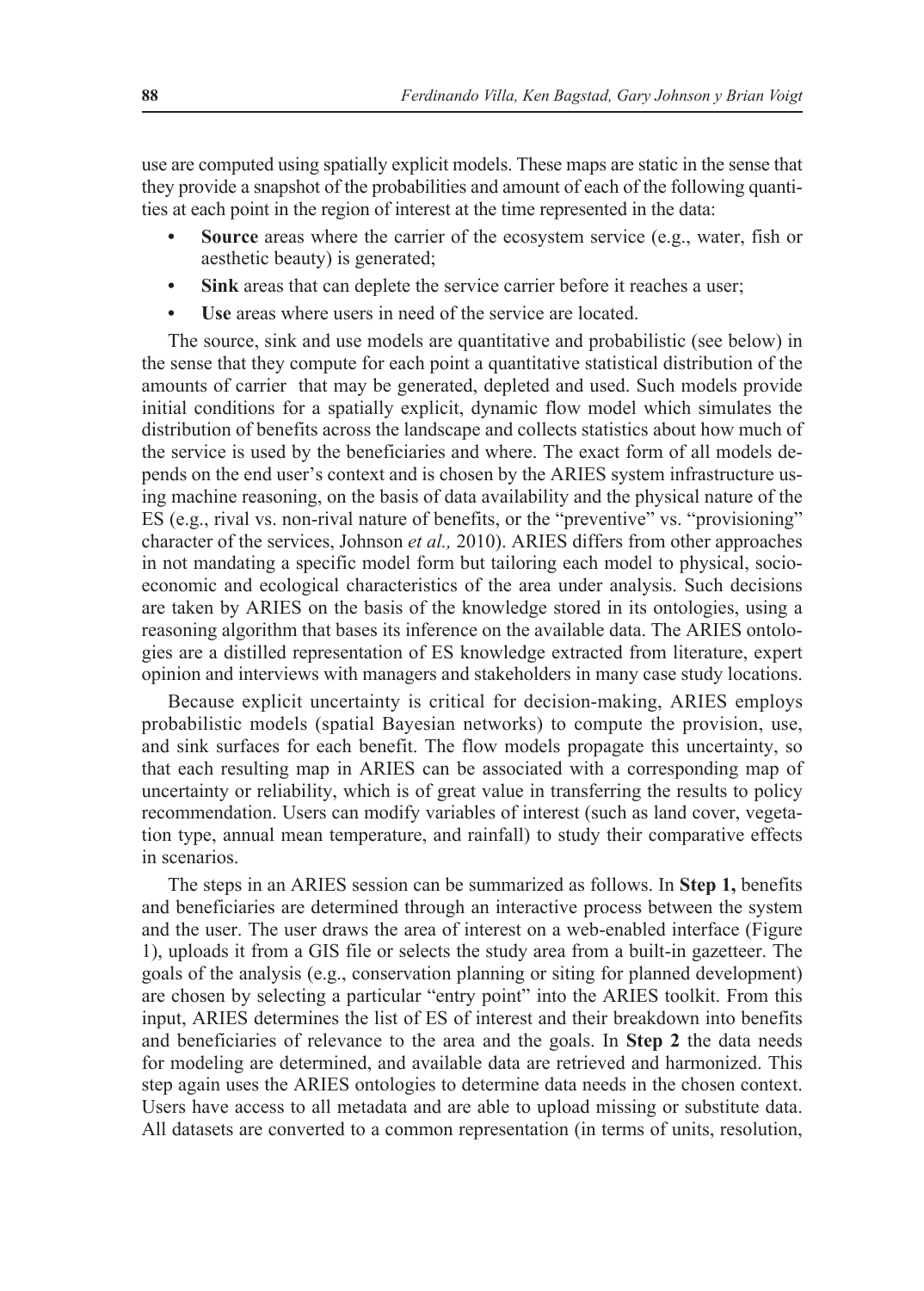spatial projection, etc.) automatically, using their semantic annotations as a guide (Kiryakov *et al.,* 2003; Villa *et al.,* 2007; Villa, 2009; Villa *et al.,* 2009). The output is used in **Step 3** to build probabilistic models. ARIES builds Bayesian network models of **source, sink** (depletion of benefits along their path to the beneficiary) and **use** for each benefit, using its model base and an AI-assisted iterative process (briefly outlined later). These models are "trained" to data if calibration data are available; if not, their prior probabilities are determined using expectation maximization (Dempster *et al.,* 1977) based on similar areas where models have been previously computed. In **Step 4**, the Bayesian models are run and their results are input into a flow model to assess the actual delivery of services to beneficiaries. This flow analysis (explained in more detail later) determines which areas are critical to the *delivery* of the service and what portion of the theoretical provision actually reaches the intended **beneficiaries** 

#### FIGURE 1

#### **Illustration of the SPAN approach to ES flow mapping**



Each source district (top layer) is generated from an unsupervised pattern recognition algorithm using feature data obtained from the knowledge base. Each district is described using a multi-scale model. Here Pj denotes the estimated provision from source district j, Wi,j denotes the fractional gain in use from Pj to i (on the lower layer). The use districts often correspond to the distribution of various economic and political benefits. As many ecosystem processes are intrinsically related to the flow of carriers across the landscape, estimation of wi,j may require an additional transport or agent-based model. For example, in order to assess flood prevention as an ES, a hydrologic model can be used to estimate the water runoff and soil absorption. The double arrows between adjacent provision districts signify the flux of such carriers.

As mentioned, probabilistic models drive assessment of source, use and sink (Figure 2); this class of models was chosen because it is light on expert assumptions, best suited for data-driven machine learning and most useful in decision making where uncertainty is valued. Specific case studies in ARIES include predefined scenario configurations that reflect known scenarios of interest, e.g., IPCC: climate predictions (IPCC, 2007). Such scenarios can be studied by simply selecting them from a list and compared with the baseline scenario produced.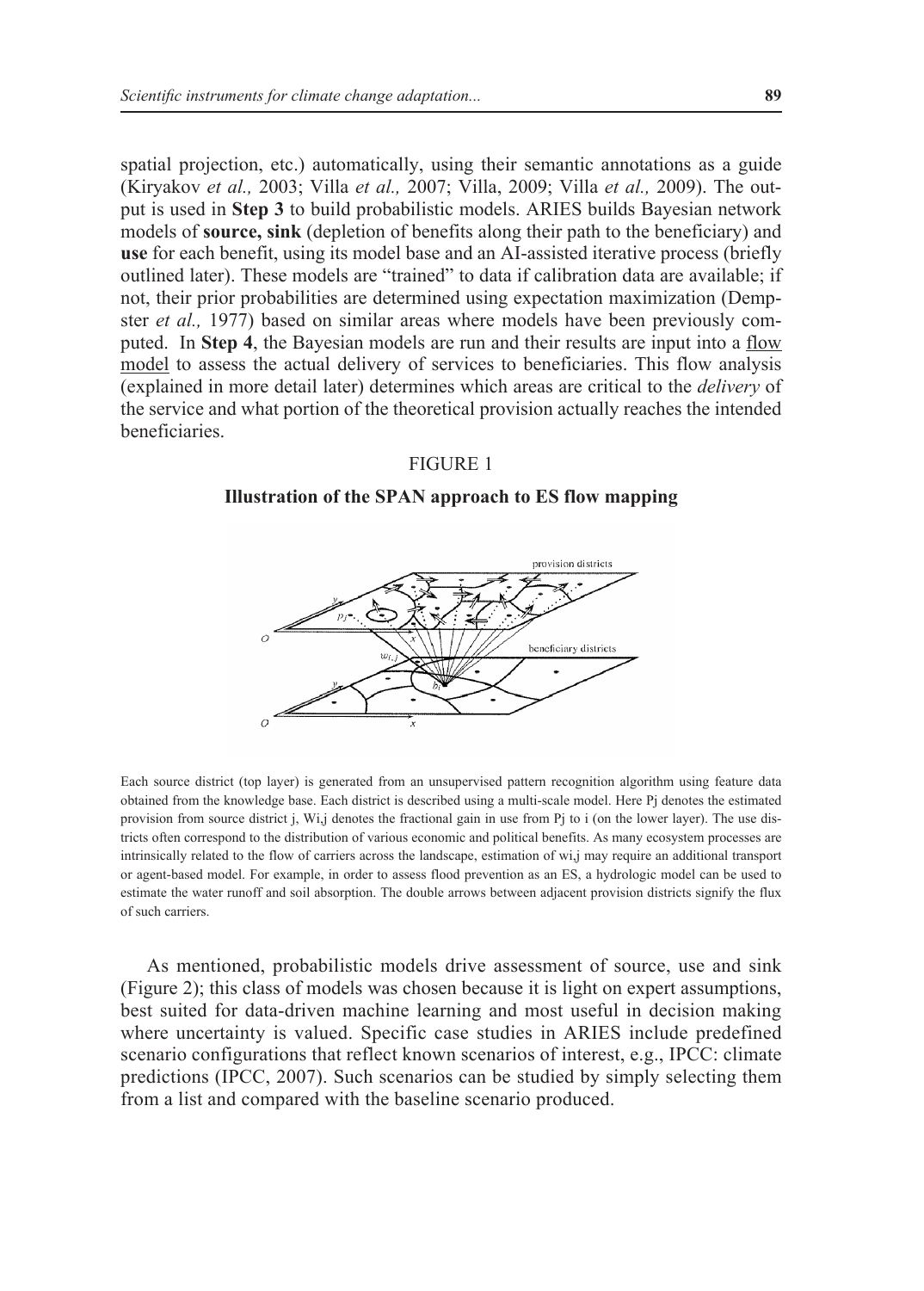#### Figure 2

#### **A conceptual illustration of the component of the ARIES approach to ecosystem service modeling**



Benefits (defined either as provision of beneficial goods or prevention of damaging factors) are generated in a provisioning region and reach use regions that can be rival (the use of the benefit reduces its availability for other beneficiaries) or non-rival. Along the path to the beneficiaries, the quantity of benefit carried can be depleted by sinks. The provision of benefits follows spatial trajectories that depend on the specific carrier. Regions of high concentration of such trajectories represent critical flow regions that require conservation efforts and may not coincide with either provision or use areas. Contact with rival users or sinks can either block or deplete flows available for other users, and can be considered beneficial or detrimental depending on the service type.

#### *Flow modeling*

The multiple-scale source/sink dynamics that are crucial to flow models are modeled by processing independently scaled source, sink, and destination probabilistic surfaces into *flow districts* (Figure 2) reflecting the spatial and temporal scaling of the processes of production and use. The trajectory of specified carriers (e.g., CO<sub>2</sub>) or floodwater) is then simulated as they propagate through the mesh of flow districts according to carrier-specific propagation rules. This "Service Path Attribution Network" approach (SPAN, Figure 2, Johnson *et al.,* 2010) uses a family of routing sub-models that are assembled into benefit-specific models to simulate carriers that behave in different ways. For example, the flood model routes floodwater through the landscape using information such as porosity, slope and land cover. The aesthetic view model runs a line-of-sight algorithm from source to user using a distance-related damping factor and depleting aesthetic value along line of sight as visual blight or obstructions are encountered. Each flow model exposes a few selected parameters to the user (e.g., intensity of rainfall events or transparency determined by airborne particulates) to enable simple, user-driven scenario analysis. More sophisticated scenarios can be developed by setting evidence for selected variables in the models (e.g., annual temperature) to investigate likely effects of policy or global changes.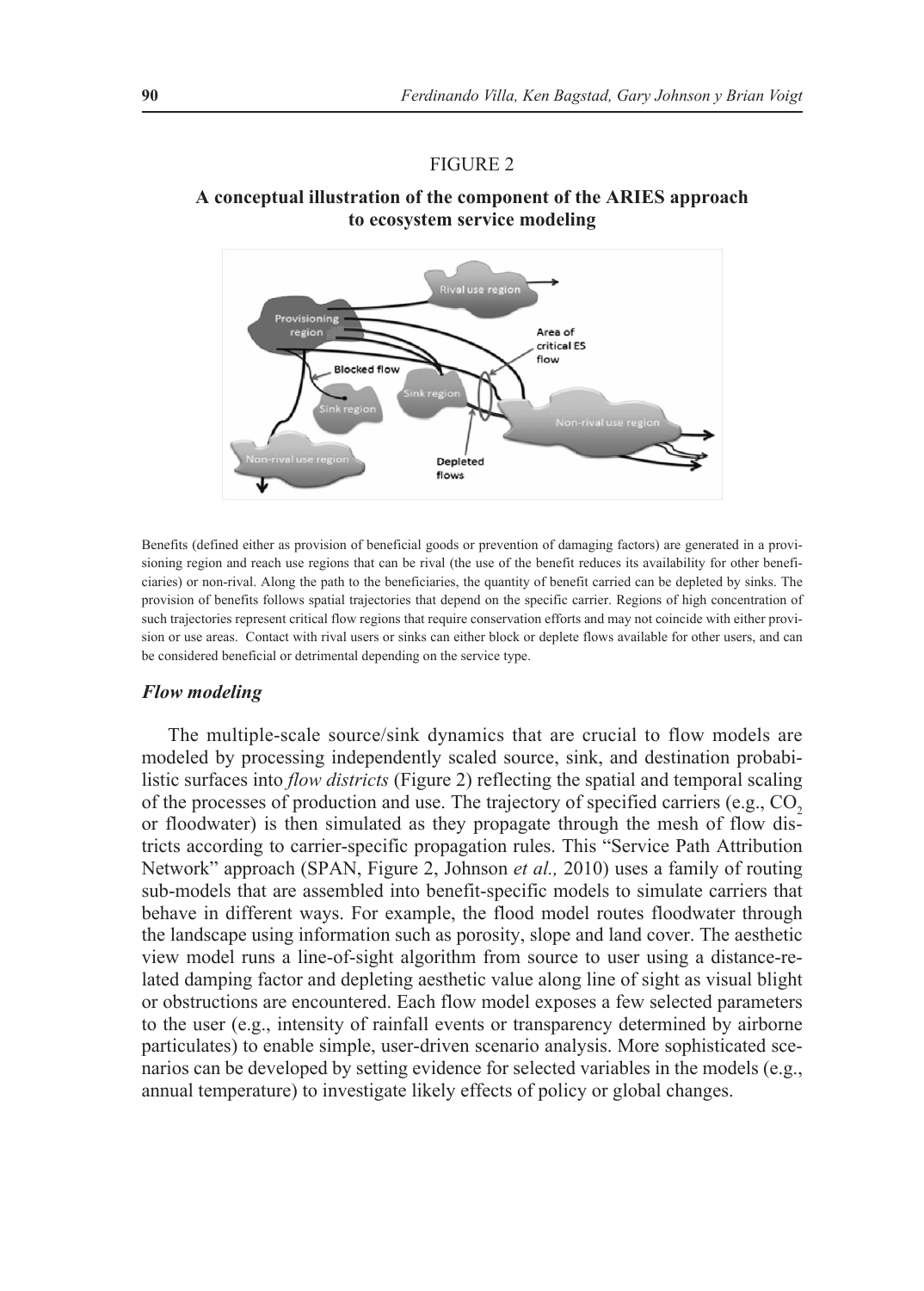The flow model emphasizes service flows rather than their italicize production, reflecting the definition of ecosystem services given earlier. The SPAN algorithm discovers dependencies between provision and usage endpoints, spatial competition among users for scarce resources, and landscape effects on ecosystem service flows. As such it is particularly well-suited to identifying areas of inefficiency in transport or depletion of the carrier delivering the service. Particularly novel is the model's ability to identify regions critical to the preservation of benefit flows; such areas do not necessarily correspond to direct producers or users of the service.

SPAN models have been developed for a number of services (Table 1), which vary in scale of effect, mechanism of provision and use, and type of flow. The simulation of a SPAN model (see Johnson *et al.*, 2010 for details) accumulates weighted trajectories corresponding to the spatial route of the service carrier as it encounters beneficiaries and sinks.

Once the flow model has completed execution, the trajectories obtained are analyzed to determine the total amount of service that each location receives from each producer, which sinks and rival use effects block downstream access to the service medium, and what parts of the landscape exhibit the greatest flow density. Several results are produced by this path analysis:

**Theoretical Source, Sink, Use** values are the direct results of the initial source, sink, and use models; they represent the maximum potential supply, depletion, and demand for a service regardless of the flow paths that determine the amount of a service carrier that actually reaches the users. Theoretical source values are what traditional ES assessment is commonly focused on; as flow dynamics is not considered in any established methodology, the frequent complaint of over-valuation of ES could be attributed to the mistaken perception that all the theoretical source values are available for use and are therefore capable of generating value with 100% efficiency.

**Possible Source, Sink, Use, Flow** correspond to the source amounts reachable by users along flow paths determined by landscape topology and topography and the medium's flow characteristics, estimates of sink absorption and usage capacity actualized along these flow paths as functions of the quantity of the medium encountered, and flow density through each region in the study area. All values are calculated by disregarding the effects of sink and rival use locations upstream of each region. This provides an upper bound for the landscape's service flow potential if development scenarios are implemented which minimize these effects.

**Actual Source, Sink, Use, Flow** are the same as the Possible values, except that sink and rival use effects are included in their calculation. This provides a snapshot of the actual state of ecosystem service flows in the region.

**Inaccessible Source, Sink, Use** are computed as the differences between Theoretical and Possible values. These values represent unreachable source production, unutilized sinks, and unsaturated use capacity due to flow topology.

**Blocked Source, Sink, Use, Flow** are computed as the differences between Possible and Actual values. These values represent unreachable source production, unutilized sinks, and unsaturated user capacity due to sink and rival use effects.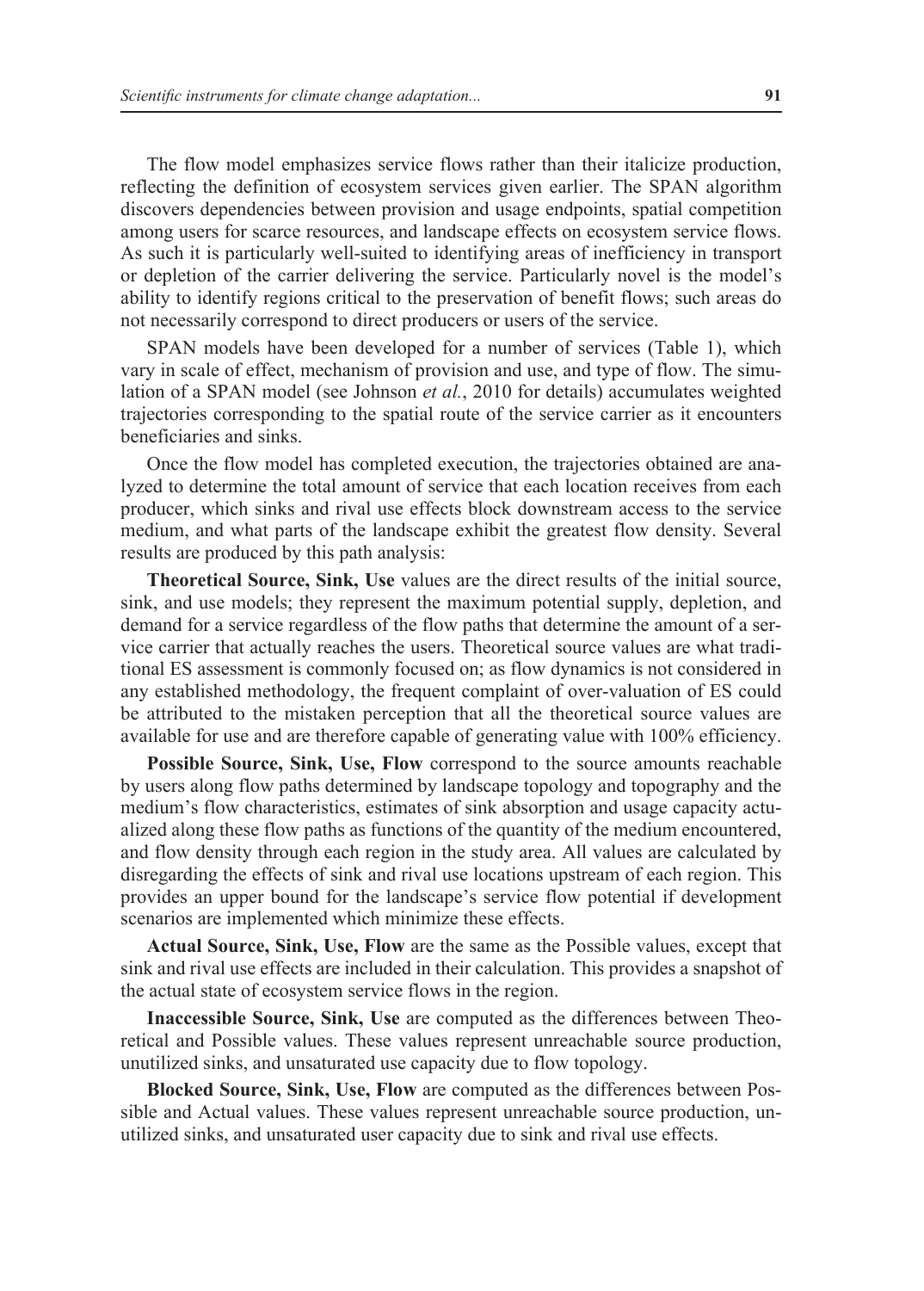The role of source, sink and use in value provision changes according to the nature of the service. The MA defined four broad categories of ecosystem services (provisioning, supporting, regulating, cultural). Those categories have been broadly questioned in the years since the publication of the MA. The reassessment conducted in ARIES reduces these categories to two (provisioning and preventive) as explicit models of the biophysical chain of ES provision make supporting services irrelevant, and the "cultural services" of the MA can be modeled consistently with provisioning services. We have chosen to use "preventive" vs. "regulating" to better highlight the dichotomy and to avoid confusion with the MA categorization.

For provisioning services, such as water supply or aesthetic enjoyment, the use values calculated in this stage represent met (or unmet) user demand, sinks are considered detrimental, and source regions are valued according to how much of the service that they produce is received by human beneficiaries. Because receipt of the service medium is desirable, the landscape features which facilitate its transport through intermediate regions are also of value.

For preventive services, such as flood or nutrient regulation, greater use indicates greater damage incurred due to encounters with the service medium. Regions with high source estimates or flow densities are undesirable, and sinks along flow paths become the providers of value to human beneficiaries. This approach can be used to quantify the effectiveness of landscape features in mitigating or blocking flow propagated threats, such as flood waters, wildfires or mudslides. This information can be used in combination with maps of the flow topology and density to target spatial planning decisions that seek to change or preserve service flows as well as to identify the comparative effects on ecosystem services of different development actions before they are enacted.

#### *Efficiency of service provision*

Only the portion of the total potential provision that actually reaches users can be counted as actual value. As explained more rigorously in the previous section, this portion depends not just on provision and need but also on sinks, rival use, and flow patterns.

Preliminary results from ARIES show that in all ecosystem services, with the possible exception of carbon sequestration and storage, the actual value that reaches users differs greatly from the potential value. While this does not come as a surprise, current ecosystem service science is largely based on the quantification of provision, and the value of natural environments is commonly assessed based on theoretical calculations of the potential total only.

The negative consequences of climate change can be partially offset by strategies that maximize the realized value without impacting on climate and without necessarily pursuing higher production or lesser use. Flow analysis can be used to illuminate these strategies and follow up on their success. We illustrate this notion with an example from one of the ARIES case studies.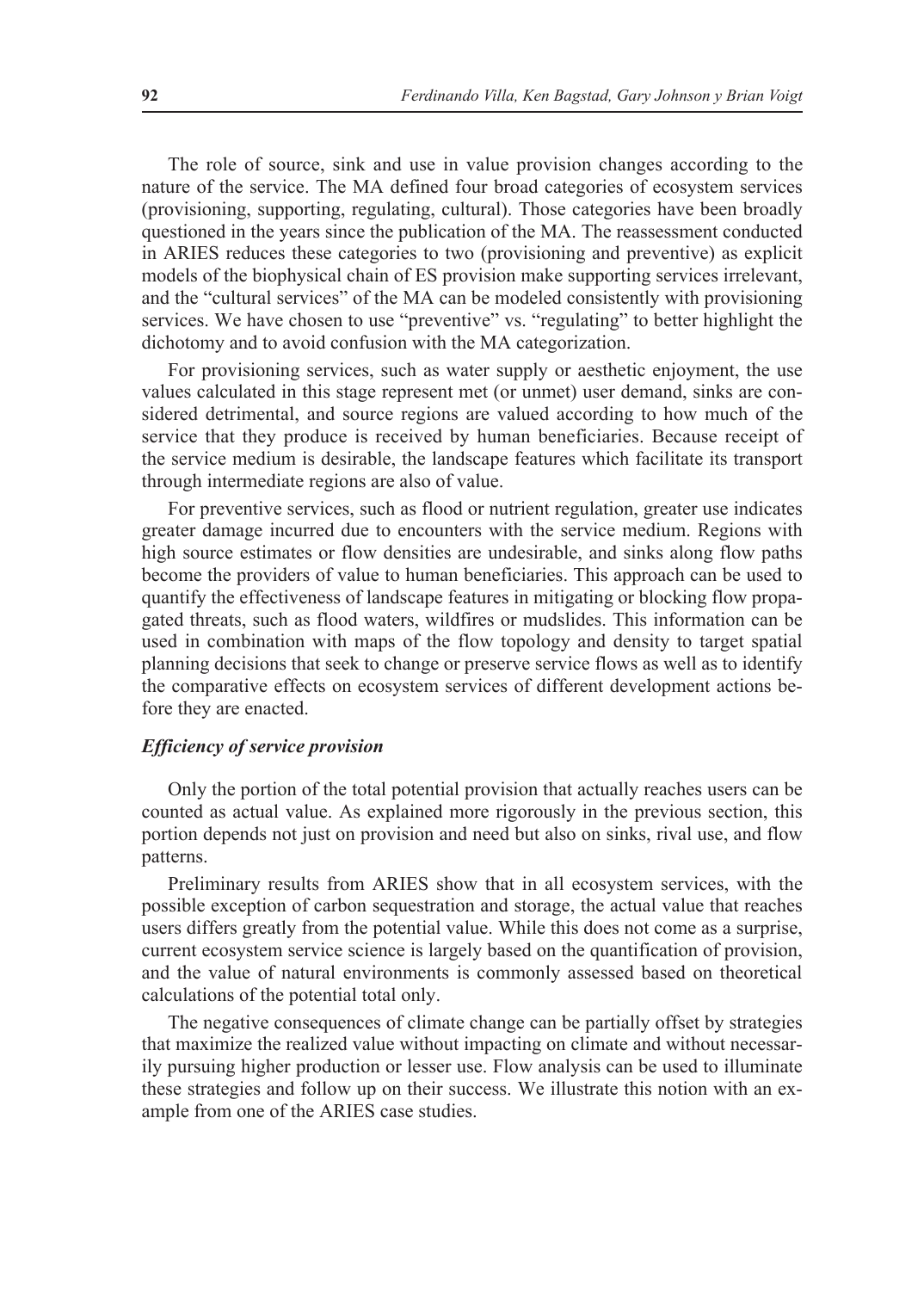Figure 3 shows an example that highlights the new opportunities offered by AR-IES in quantifying realized vs. potential value. The example is not directly related to climate change, but it illustrates the reasoning that can lead to development of informed adaptation strategies based on the development of scenarios that maximize efficiency. ARIES incorporates a climate change scenario module that automatically inserts data from user-selected IPCC scenarios in place of current records, offering a simple way to start exploring climate-centered policy solutions.

#### Figure 3

#### **Partial results of the ARIES analysis of subsistence fisheries in Madagascar**



The total potential subsistence fish harvest (totals for three fish species of known importance for subsistence fisheries, not shown) is combined with the assessment of need shown in A (based on poverty, population density and distance to coast) in a flow model that computes the actual delivery of the resource taking into account both the network of access path to shore and depletion of the resource due to estuary pollution. All quantitative values are shown in grey along with the coastline. The flow of fish to people based on modeling the capture of available fish by users that utilize roads of access to the shore is shown in B (in weight of fish moved from sea to people's dwellings). The map in C shows the portion of the total need (A) that the fishing shown in B cannot meet, identifying areas (mostly on the west coast) where subsistence of poor coastal population may be at risk. Policy decisions can optimize access roads and reduce pollution; quantitative analysis of such factors can help guide these decisions and monitor their successful implementation.

The potential value of fish resources for subsistence users in coastal areas in Madagascar is shown in 3-A; the model was computed using habitat suitability and abundance records alone. This potential, corresponding to the amount of fish available for subsistence of the coastal population, should ideally meet the subsistence needs shown in 3-B, computed by a beneficiary model that considers poverty, distance from the coast and other socio-economic factors.

The image in 3-C represents the need that is actually met, computed based on the results of the flow model, which moves the available fish resources along actual access paths to the shore, based on data compiled by the Malagasy government. It can be easily seen that the actual value of fish resources is much lower than the potential (less that 10% of the potential in preliminary calculations) when the actual process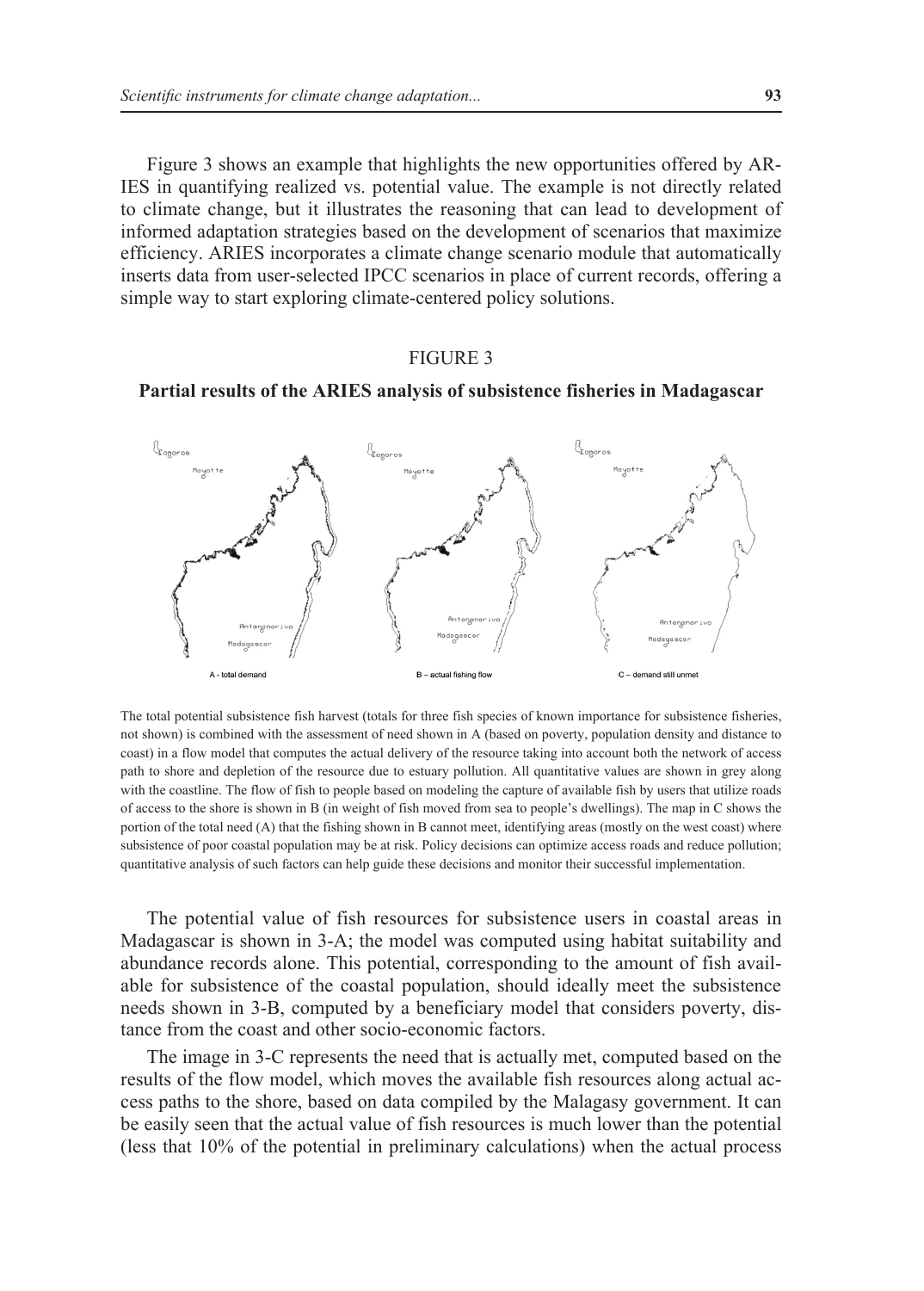of accessing the resource is modeled, and that a large percentage of the population may still be below critical thresholds for nutrition despite the theoretical availability of enough fish for sustenance (this model does not currently consider such important real-life factors as the proportion of fish allocated to commercial and subsistence harvests). In preliminary runs, a slight increase in the parameter that determines the accessibility of the roads and paths to the shore results in a large improvement in the value of fisheries, bringing more of the potential resource within reach of coastal populations. The analysis can highlight "problem" areas directly by mapping the unsatisfied need (Figure 3-D), and give a quantitative estimate of distance from sustenance goals or from the possibility of commercial exploitation of a resource.

Although the preliminary results shown must be considered as demonstrative, and do not directly involve climate projections, they can serve as an example of the quantitative understanding of the need for a service and of the mechanisms that link potential provision to satisfying actual need. It is easy to see how scenarios aimed at maximizing efficiency can be computed with relative ease once this kind of ecosystem service modeling is available, allowing the planning of sustainable quotas and allocation of commercial fisheries in precise detail. Such scenarios can be aimed at improving efficiency of service delivery without reducing demand (an obvious requirement in conditions of critical scarcity), or impacting climate by attempting to increase production. Similar arguments can be made for other services in the ARIES areas of intervention. For example another Madagascar case study (ARIES, 2011), not shown here, clearly shows how a mangrove protection program could greatly increase the storm protection value of existing natural features, leading to costeffective disaster protection for coastal populations and assets. ARIES preliminary results from many case studies reveal that the effect of sinks and flow dynamics on the efficiency of service delivery is almost always very important; this creates ample margins of opportunity for policy makers to identify efficiency-based strategies once appropriate quantitative instruments are available.

#### **4. Discussion and prospects**

Beyond demonstrating the value of ES to individuals, mapping provision, use, and benefit flows can help guide various policy applications for ecosystem services. This can lead to both a fuller appreciation of value by the groups that benefit most from nature's services, and a better body of knowledge to enable sound decision making by society.

The most common arguments on sustainable development focus on either increasing the productivity of critical ecosystem services or reducing overuse of resources. While these arguments are still relevant, the ability to quantify with reasonable precision how and how much of a service gets lost on its way to users and how much will not reach them due to flow dynamics suggests that flow analysis may become a powerful tool in the struggle for sustainable living.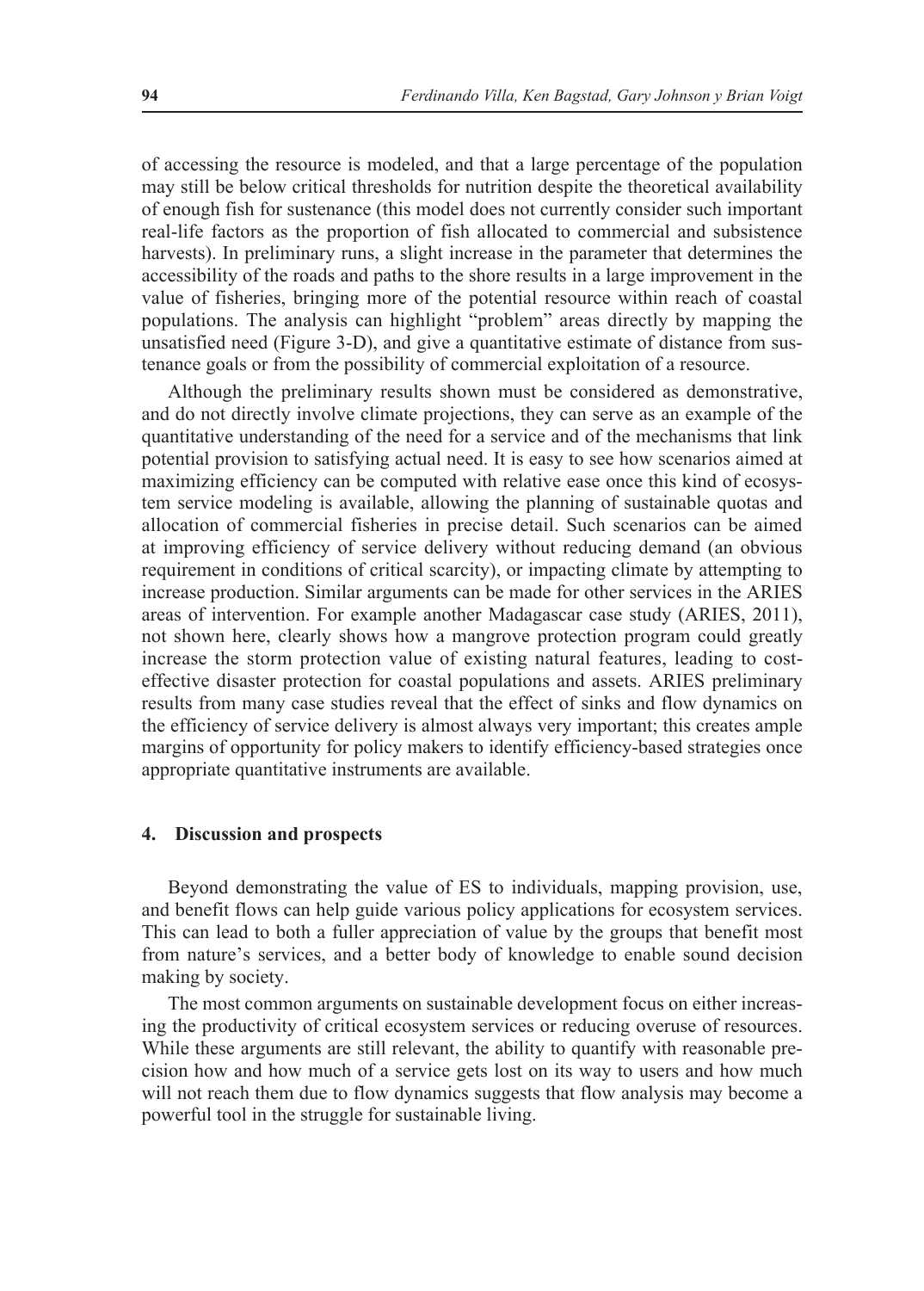Instruments such as ARIES, which explicitly demonstrate spatial links from ecosystems to people and quantify the strength and spatial pattern of ES flows, can greatly help to inform a sustainability strategy based on efficiency. Such a strategy must be pursued in the context of a larger-scale trade-off analysis, ensuring that the increased uptake of one ES does not jeopardize sustainable use of other, related ES. A desirable property of such an "adaptation through efficiency" strategy is for its numeric predictions to be usable also for follow-up, providing at the same time the quantitative understanding to inform policy and the natural indicators to measure its success.

The outputs of an ARIES session have numerous practical uses for sustainable development in the face of global change. Notably, they can show which regions are critical to maintaining the supply and flows of particular benefits for specific beneficiary groups. By prioritizing conservation and restoration activities around sources and sinks for particular services, benefit flows may be maintained or increased. Similarly, focusing development or extractive resource use outside these regions can prevent degradation of benefit flows. The impacts of proposed projects on human well-being can be more fully evaluated, as improvements or declines in ecosystem services received by specific populations can be demonstrated. By identifying parties that benefit from or degrade benefit flows, these maps can also provide guidance for beneficiary-pays or polluter-pays based payments for ecosystem service (PES) programs. Finally, specific maps for an ecosystem or beneficiary group of interest can also be generated. Such maps can show either 1) the parts of the landscape from which a given beneficiary's benefits are derived, or 2) the beneficiary groups that receive benefits from a particular ecosystem region of interest.

At the time of writing, ARIES contains preliminary spatial dynamic models for nine ecosystem services. Along with the fisheries and coastal protection models discussed for Madagascar, it includes models of carbon sequestration and storage, aesthetic views, open space proximity, flood regulation, sediment regulation, recreation and water supply. These models work in several locations around the globe. In addition, analysis of multiple ES can enable system users to overlay services, identifying areas that provide multiple "stacked," "bundled," or "co-benefit" services and to compare tradeoffs between services (Chan *et al.,* 2006, Nelson *et al.,* 2009). Such analysis can provide critical information for developers of ES markets, especially in cases where financial incentives only exist for a single service, such as in emerging carbon or watershed credit trading markets. In these cases, the ARIES approach can help identify potential sources of demand for added services, expanding the breadth of the market and potential conservation financing. Accounting for multiple ecosystem services can also help to avoid unintended outcomes, such as cases where maximizing a single marketed ecosystem service could reduce the flows of other services (Hansson *et al.,* 2005; Jackson *et al.,* 2005).

Understanding the flow pattern of benefits from ecosystems to people is a problem that has eluded past work on ecosystem services. For many authors, the flow problem has been expressed as a "spatial mismatch" between ES provision and use (Hein *et al.,* 2006; Costanza, 2008). By explicitly demonstrating spatial links from ecosystems to people and the strength of the flow of ES, we can better demonstrate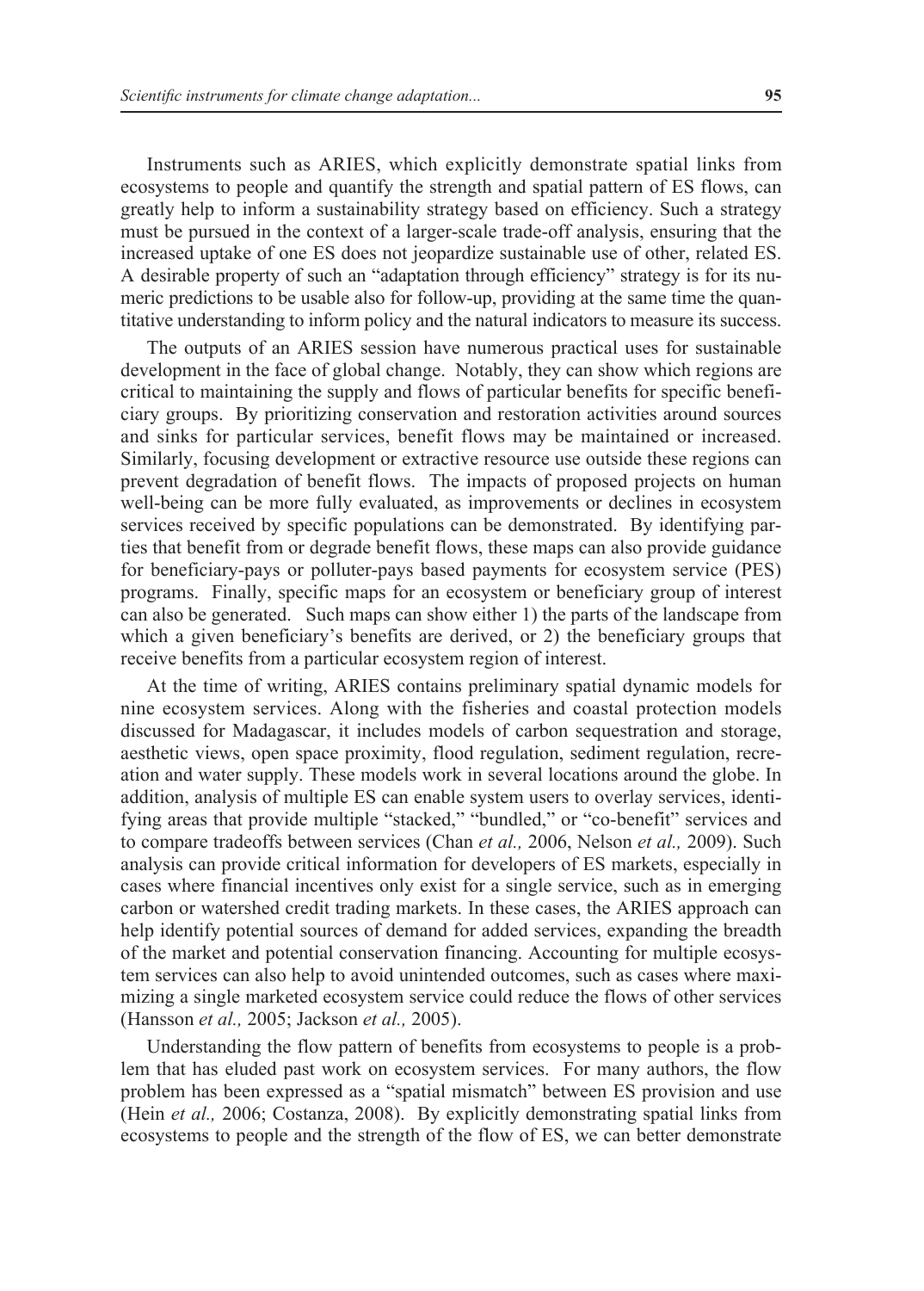how specific beneficiary groups gain value from ecosystem services. Particularly in the developed world, the beneficiaries of ecosystem services are often unaware of their dependence on ecosystems. Mapping of the beneficiaries of ecosystem services and the spatial flows of services are important steps in raising awareness of the value of ecosystem services. This can lead to both a fuller appreciation of value by the groups that benefit most from nature's services, and a better body of knowledge to enable sound decision making by society.

#### **References**

ARIES web site (2011). Online: www.ariesonline.org.

- Beier, C.M., Patterson, T.M. and Chapin, F.S. (2008). "Ecosystem services and emergent vulnerability in managed ecosystems: A geospatial decision-support tool". *Ecosystems,* 11(6): 923-938.
- Boyd, J. and Banzhaf, S. (2007). "What are ecosystem services? The need for standardized environmental accounting units". *Ecological Economics,* 63(2-3): 616-626.
- Carpenter, S.R., Castilla, J.C., de Groot, R.S., Mooney, H., Naeem, S., Noble, I., Zhiyun, O., Reid, W., Turpie, J., William, M. and Shidong, Z. (2003). "Ecosystems and their Services". In *Millennium Ecosystem Assessment: Ecosystems and Human well-being: a Framework for Assessment*. Island Press, New York: 49-70.
- Chan, K.M.A., Shaw, M.R., Cameron, D.R., Underwood, E.C. and Daily, G.C. (2006). "Conservation planning for ecosystem services." *PLOS Biology,* 4(11): 2138-2152.
- Costanza, R. (2008). "Ecosystem services: multiple classification systems are needed". *Biological Conservation,* 141(2): 350-352.
- Costanza, R., d'Arge, R., DeGroot, R., Farber, S., Grasso, M., Hannon, B., Kimburg, K., Naeem, S., O'Neill, R.V., Paruelo, J., Raskin, R.G., Sutton, P. and Van Den Belt, M. (1997). "The value of the world's ecosystem services and natural capital". *Nature,* 387(6630): 253-260.
- Cowell, R.G., Dawid, A.P., Lauritzen, S.L. and Spiegelhalter, D.J. (1999). *Probabilistic Networks and Expert Systems*. Springer, New York.
- Daily, G. (1997). *Nature's Services: Societal Dependence on Natural Ecosystems*. Island Press, Washington, DC.
- Dempster, A.P., Laird, N.M. and Rubin, D.B. (1977). "Maximum likelihood from incomplete data via the EM algorithm". *Journal of the Royal Statistical Society*, 39(1): 1-38.
- Farber, S., Costanza, R., Childers, D.L., Erickson, J., Gross, K., Grove, M., Hopkinson, C.S., Kahn, J., Pincetl, S., Troy, A., Warren, P. and Wilson, M. (2006). "Linking ecology and economics for ecosystem management". *Bioscience,* 56(2): 121-133.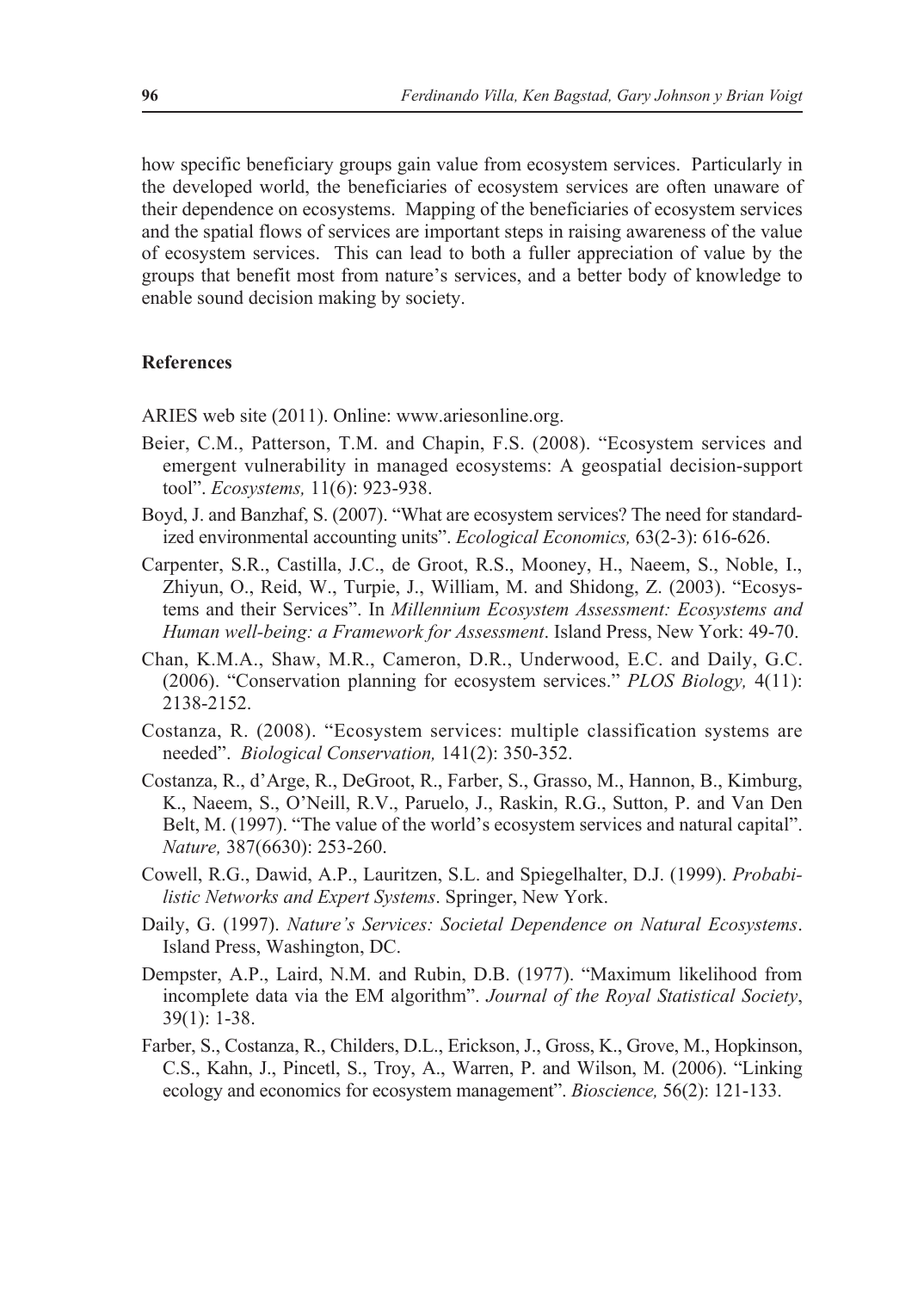- Fisher, B., Turner, K., Zylstra, M., Brouwer, R., DeGroot, R., Farber, S., Ferraro, P., Green, R., Hadley, D., Harlow, J., Jefferiss, P., Kirkby, C., Morling, P., Mowatt, S., Naidoo, R., Paavola, J., Strassburgh, B., Yu, D. and Balmford, A. (2006). "Ecosystem services and economic theory: integration for policy-relevant research". *Ecological Applications,* 18(8): 2050-2067.
- Gruber, T.R. (1995). "Toward principles for the design of ontologies used for knowledge sharing". *International Journal of Human-Computer Studies*, 43(5-6): 907-928.
- Hansson, L., Brönmark, C., Anders Nilsson, P. and Åbjörnsson, K. (2005) "Conflicting demands on wetland ecosystem services: nutrient retention, biodiversity, or both?". *Freshwater Biology,* 50: 705-714.
- Hein, L. and Van Ierland, E. (2006). "Efficient and sustainable management of complex forest ecosystems". *Ecological Modelling,* 190(3-4): 351-366.
- International Panel for Climate Change (IPCC). (2007). *Climate Change 2007: synthesis report*. IPCC Intergovernmental Panel on Climate Change.
- Jackson, R.B., Jobbágy, E.G., Avissar, R., Baidya Roy, S., Barrett, D.J., Cook, C.W., Farley, K.A., le Maitre, D.C., McCarl, B.A. and Murray, B.C. (2005). "Trading water for carbon with biological carbon sequestration". *Science,* 310: 1944-1947.
- Johnson, G.W., Bagstad, K., Snapp, R. and Villa, F. (2010). "Service Path Attribution Networks (SPANs): spatially quantifying the flow of ecosystem services from landscapes to people". *Lecture Notes in Computer Science,* 6016: 238-253.
- Kiryakov, A., Popov, B., Terziev, I., Manov, D. and Ognyanoff, D. (2003). "Semantic annotation, indexing, and retrieval". *Lecture Notes in Computer Science,*  2870: 484-499.
- Kremen, C. and Ostfeld, R.S. (2005). "A call to ecologists: measuring, analyzing, and managing ecosystem services". *Frontiers in Ecology and the Environment,* 3(10): 540-548.
- Madin, J., Bowers, S., Schildauer, M., Krivov, S., Pennington, D. and Villa, F. (2007). "An ontology for describing and synthesizing ecological observation data". *Ecological Informatics,* 2(3): 279-296.
- Millennium Ecosystem Assessment (2002). *Ecosystem and Human well-being: a Framework for Assessment*. Island Press, New York.
- Mooney, H.A., Cropper, A. and Reid, W. (2004). "The millennium ecosystem assessment: what is it all about?". *Trends in Ecology & Evolution,* 19(5): 221-224.
- Naidoo, R., Balmford, A., Costanza, R., Fisher, B., Green, R.E., Lehner, B., Malcom, T.R. and Ricketts, T.H. (2008). "Global mapping of ecosystem services and conservation priorities". *Proceedings of the National Academy of Sciences of the United States of America,* 105(28): 9495-9500.
- Naidoo, R. and Ricketts, T.H. (2006). "Mapping the economic costs and benefits of conservation". *PLOS,* 4(11): 2153-2164.